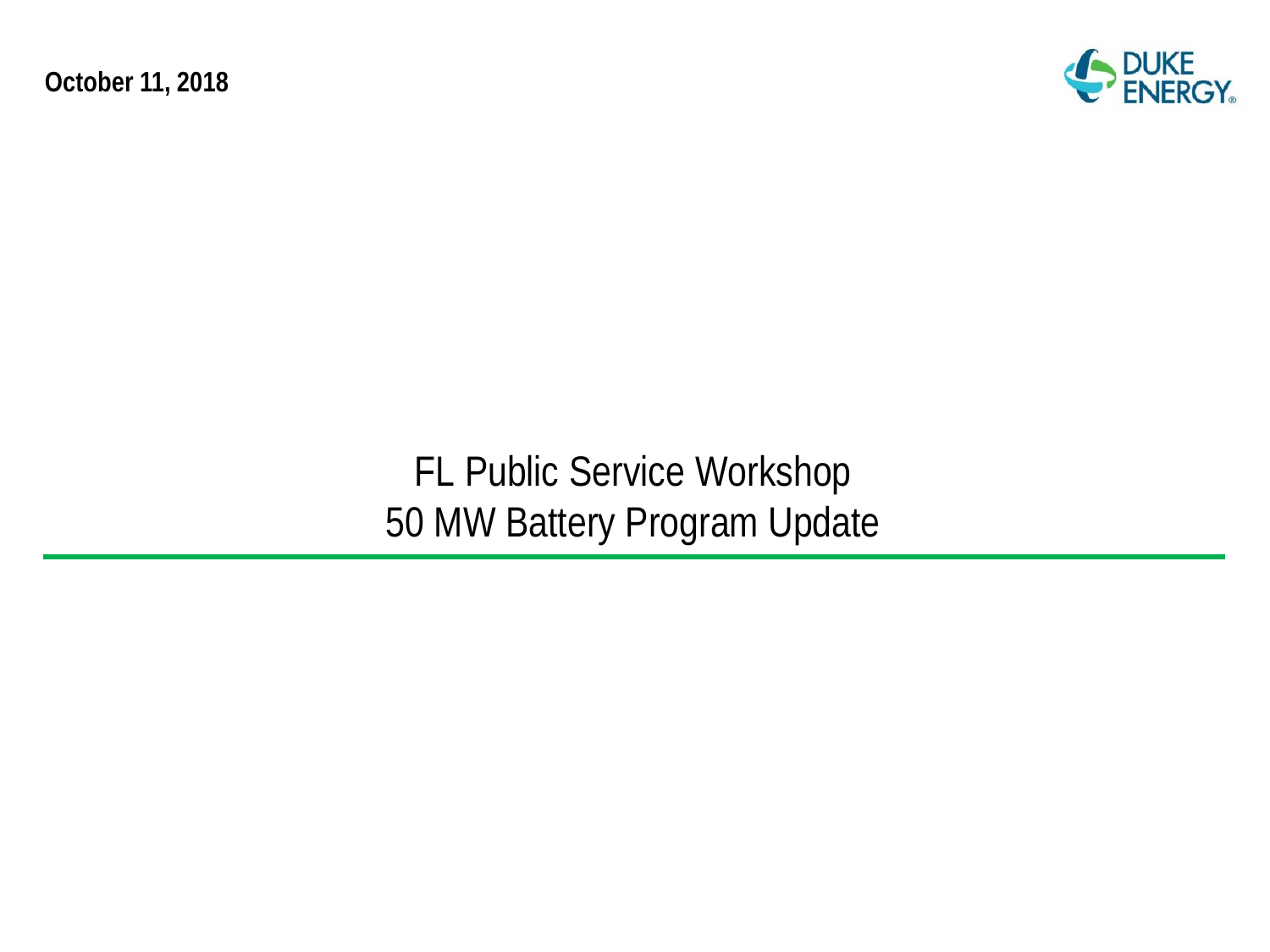# Agenda

- 1) Energy Storage Background
- 2) Integrating Energy Storage into the Business
- 3) Energy Storage Use Cases

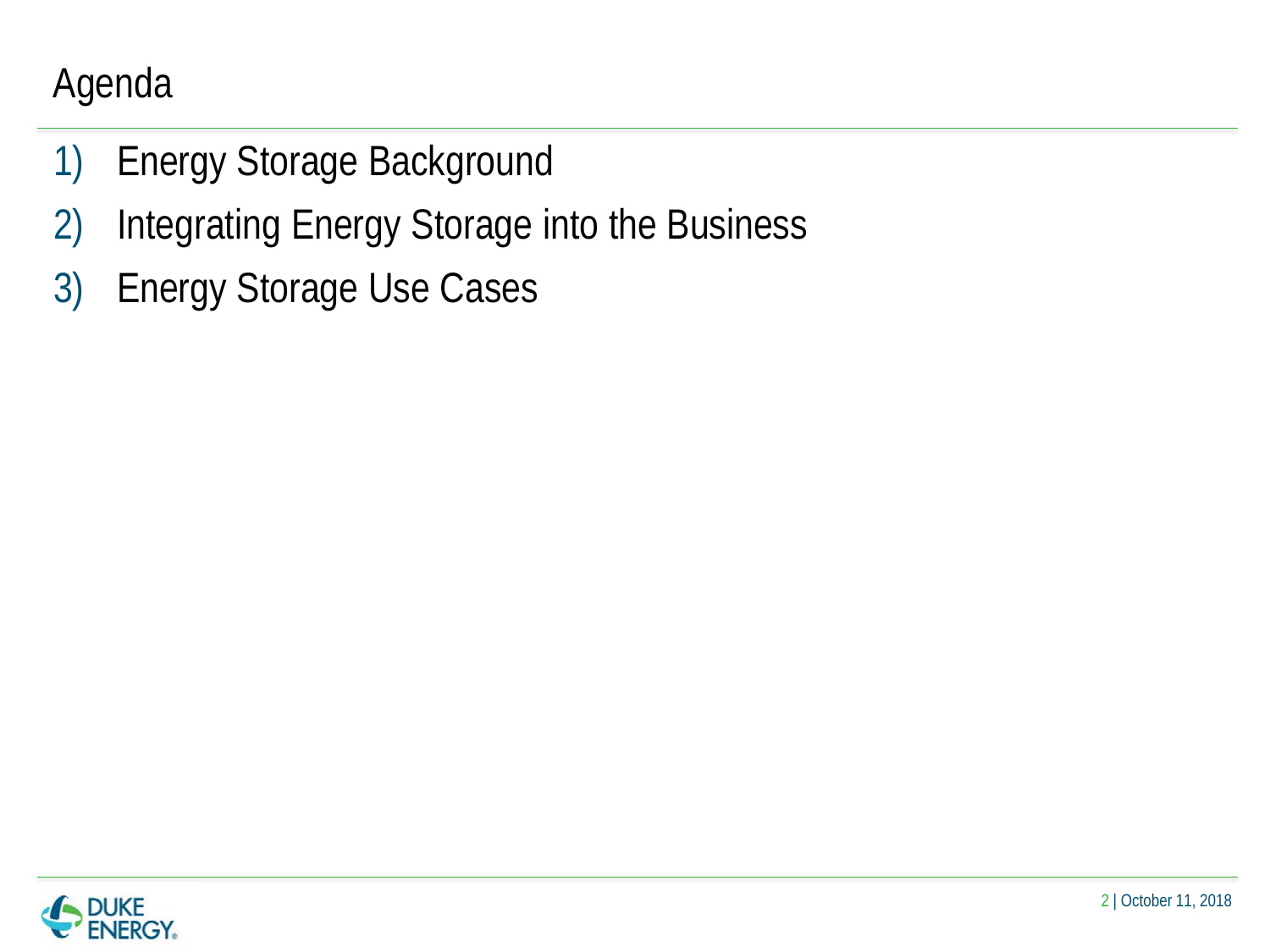# Energy Storage Background

#### **Energy storage is accomplished by devices or physical media that store energy to perform useful operation at a later time.**





#### **Energy Storage Will Be Transformative To The Utility**

- Potential to eliminate real time need to balance generation with demand
- Enables variable generation to become mainstream
- Supports increased grid reliability and asset utilization
- Supports reliable distributed grid concepts
- Potential avoidance of future plant build for peaking needs
- Creates new customer products and services opportunities



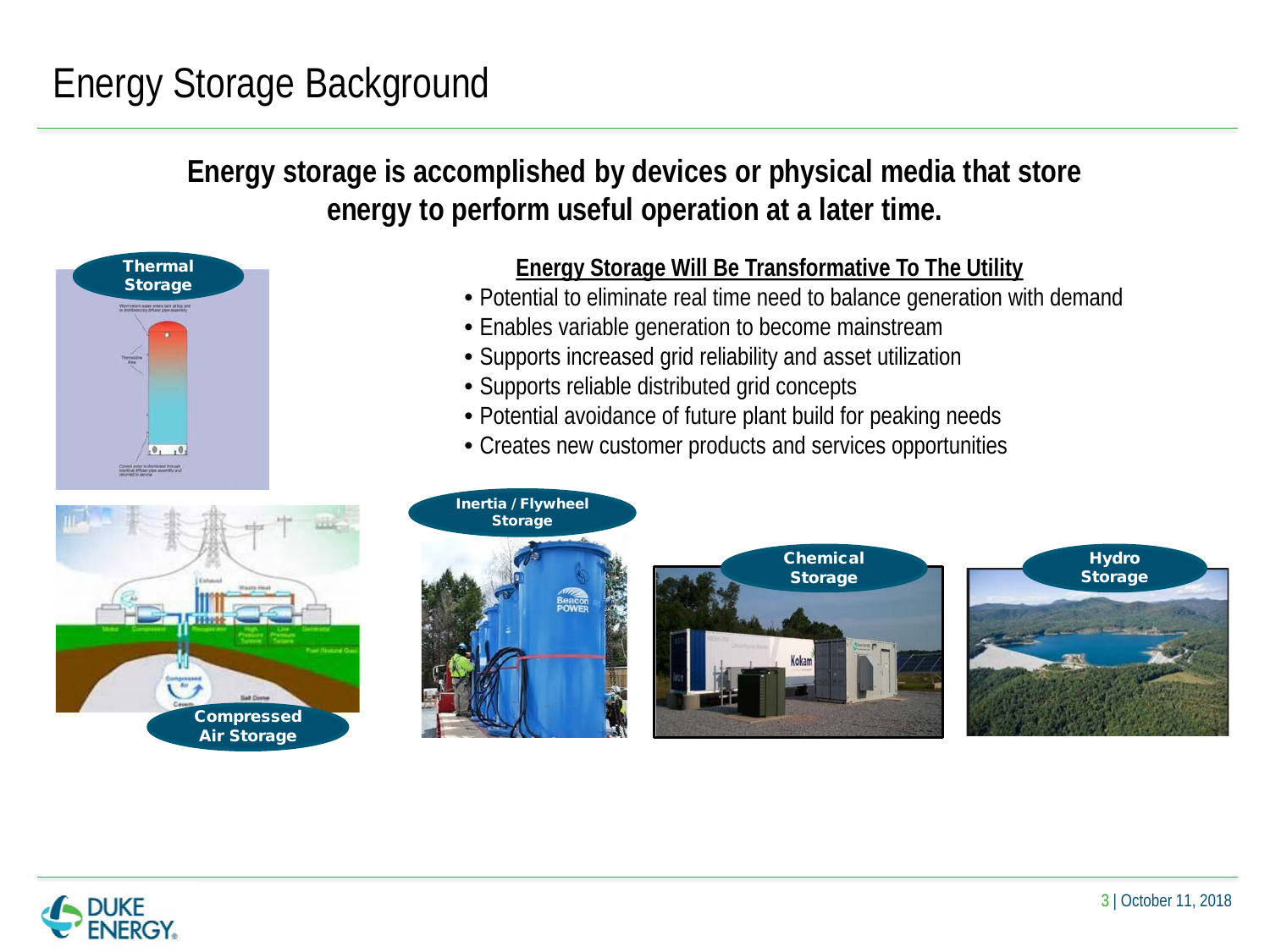# Energy Storage Background

- Li-ion will dominate in next 10 years
- Non-lithium still in developmental stages
- Costs continue to come down at a rapid pace
- Expect 'breakthrough' press releases to be common
- 295 MW deployed in 2017 in U.S. Expected to grow to 2,500 MW in 2022 (GTM)



![](_page_3_Picture_7.jpeg)

![](_page_3_Picture_8.jpeg)

![](_page_3_Picture_9.jpeg)

![](_page_3_Picture_10.jpeg)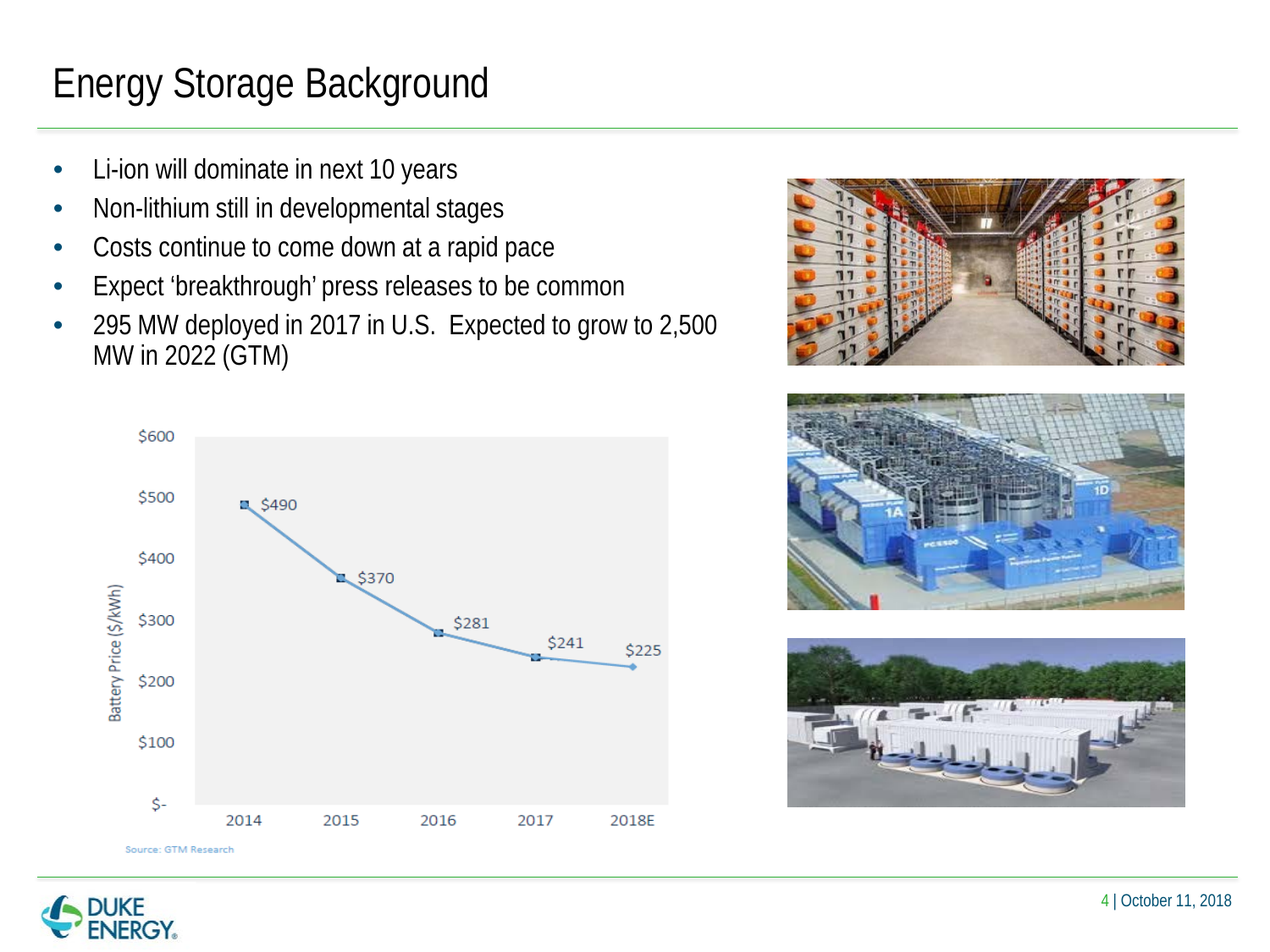#### Energy Storage @ Duke Energy – Past, Present, Future

![](_page_4_Figure_1.jpeg)

![](_page_4_Picture_2.jpeg)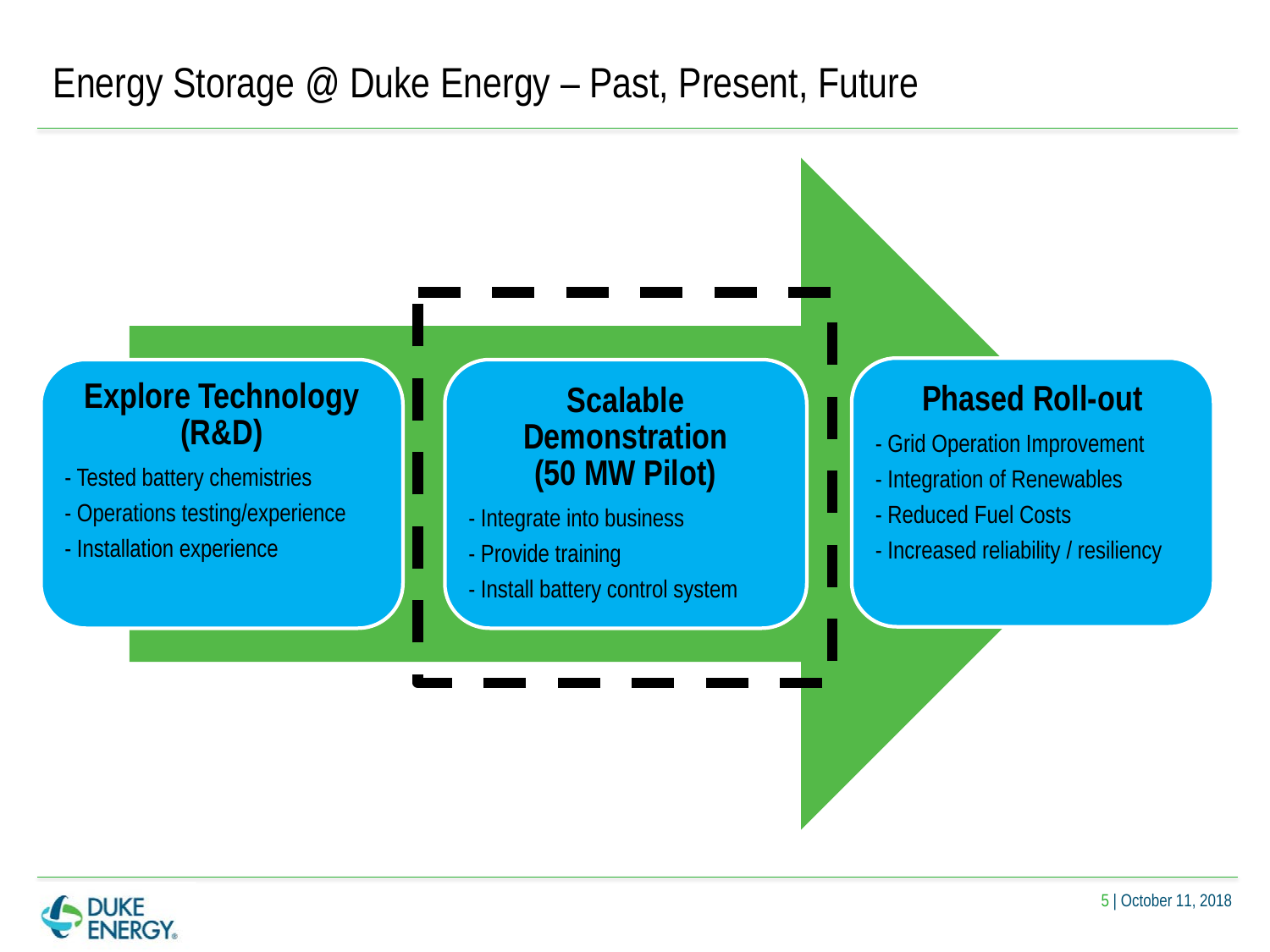# Integrating Energy Storage into the Business – Value Streams

| <b>Example use cases</b> |                    |                               | <b>Description</b>                                                        |  | Lithium-ion is the dominant technology                                              |  |
|--------------------------|--------------------|-------------------------------|---------------------------------------------------------------------------|--|-------------------------------------------------------------------------------------|--|
| Generation               | ⊙                  | <b>Renewables Firming</b>     | Mitigate the variability of renewables                                    |  | The cost of lithium-ion batteries is declining                                      |  |
|                          | $(\vee$            | <b>Clipped Energy Capture</b> | Enable greater energy capture for solar                                   |  | steadily                                                                            |  |
|                          | $\oslash$          | <b>Steady Ramp-rate</b>       | Smooth ramps from renewable intermittency                                 |  | Mature technology in electric vehicles                                              |  |
|                          | $\mathcal Q$       | <b>Peaker Planning</b>        | Defer investment in peaker plants                                         |  |                                                                                     |  |
|                          | $\varpi$           | <b>Voltage Regulation</b>     | Manage system voltage in short-term                                       |  | Project capacities are increasing, enabling                                         |  |
|                          | $\oslash$          | <b>Energy Arbitrage</b>       | Charge and discharge when economical                                      |  | learning efficiencies                                                               |  |
| Grid                     | $\circlearrowleft$ | <b>T&amp;D Deferral</b>       | Defer T&D investments                                                     |  | Next-gen technologies are more nascent                                              |  |
|                          | $\curvearrowright$ | <b>Islanding</b>              | Enable grid segments to autonomously operate for long<br>duration outages |  |                                                                                     |  |
|                          |                    |                               |                                                                           |  | Pumped hydro storage projects require regulatory<br>push, large up-front investment |  |
| <b>Customer</b>          | $(\vee$            | <b>Customer Demand</b>        | Help minimize demand charges                                              |  |                                                                                     |  |
|                          | $\curvearrowright$ | <b>Back-up Power</b>          | Increase reliability during short outages                                 |  |                                                                                     |  |

Note: Li-ion cannot currently address islanding use case because islanding requires duration of 4+ hours

Source: Cleantechnica; Energy Storage Journal; R&D Magazine; Battery University; Energy Storage Report; MIT; Greentech Media; DOE Global Energy Storage Database; Company press releases

![](_page_5_Picture_4.jpeg)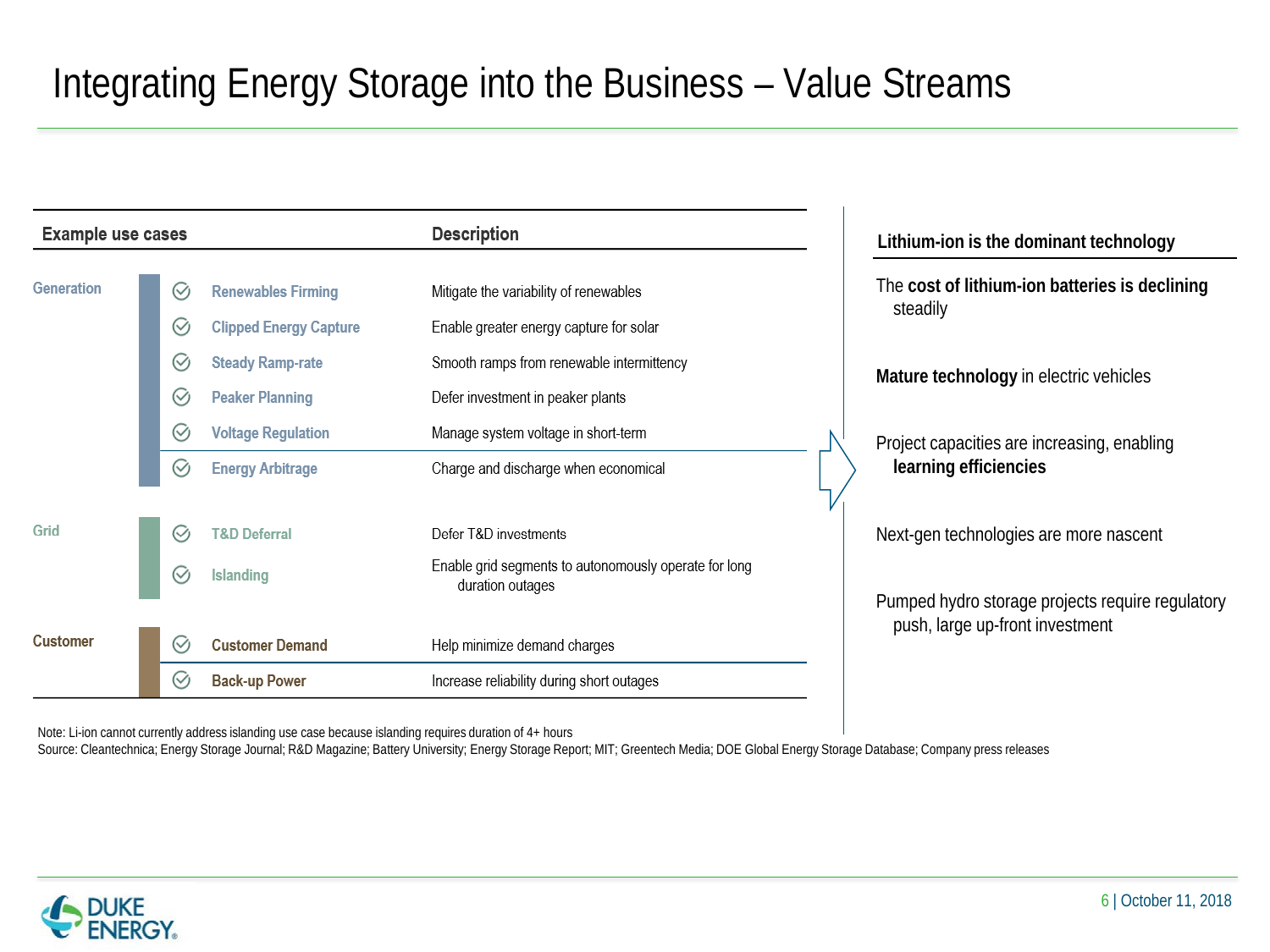## Use Case #1: Distribution Investment Deferral/Elimination

**Problem:** A radial feeder is experiencing very sharp load growth during the July 4<sup>th</sup> weekend. The peak load is approaching the substation transformer operational limit. Instead of upgrading the substation and feeder, energy storage can be used to serve the peak load. Storage remains useful for other services the remainder of the year, where the upgrades would not be providing value.

![](_page_6_Figure_2.jpeg)

![](_page_6_Picture_3.jpeg)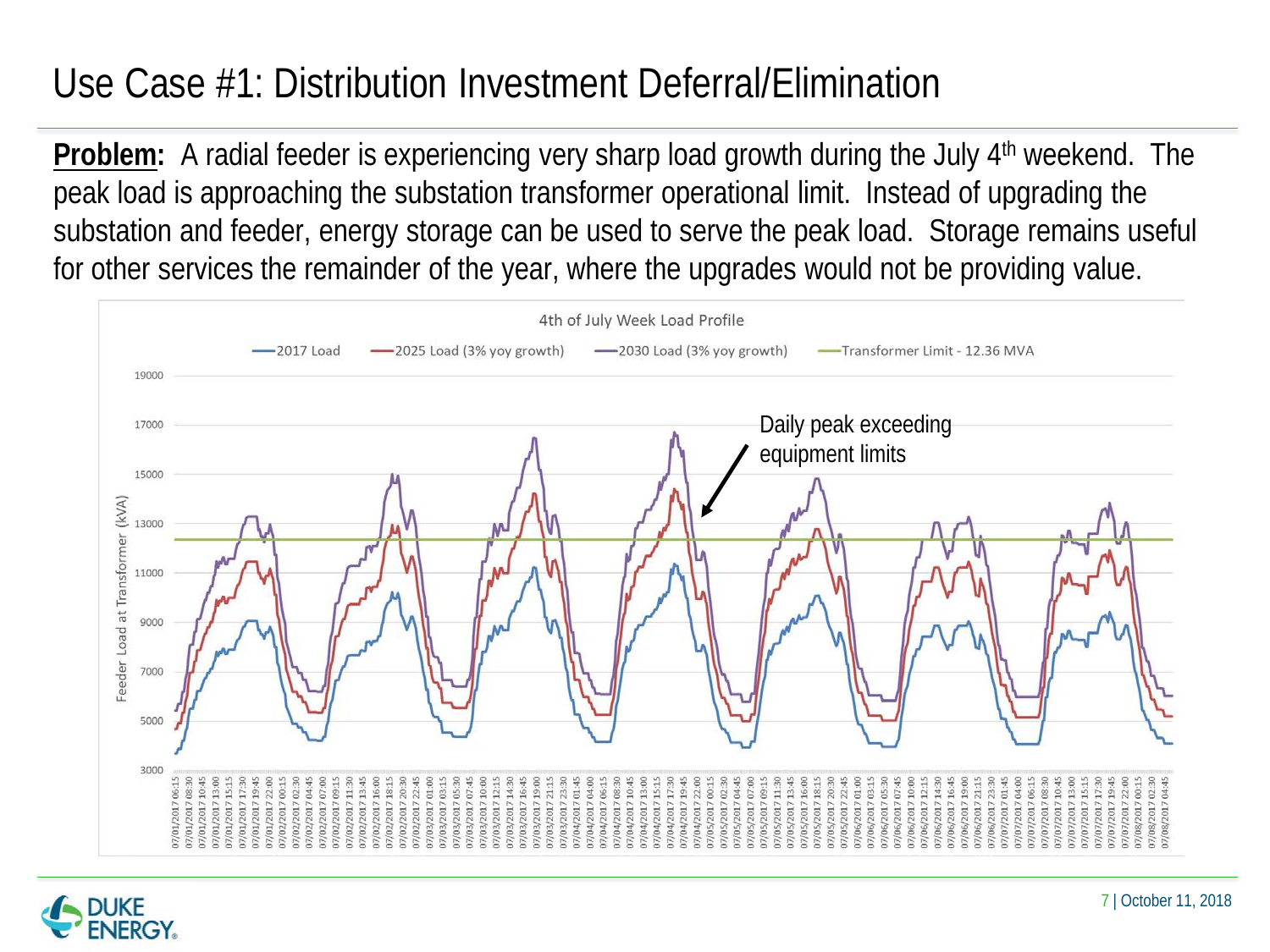#### Use Case #1: Distribution Investment Deferral/Elimination

Annual view – Energy Storage can be used to serve other functions the remainder of they year.

![](_page_7_Figure_2.jpeg)

![](_page_7_Picture_3.jpeg)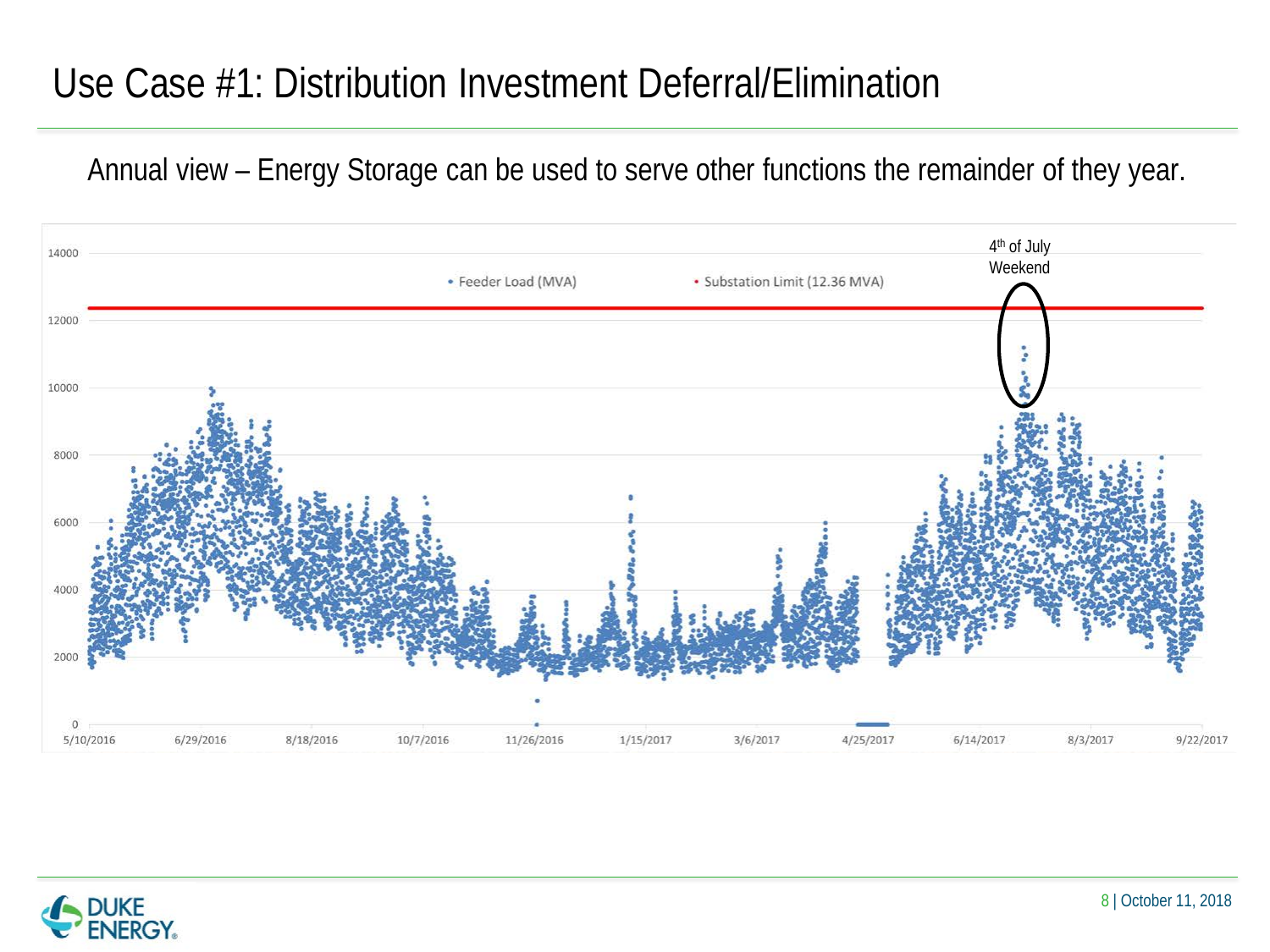#### Use Case #2: Critical Facility Backup Power

![](_page_8_Figure_1.jpeg)

![](_page_8_Picture_2.jpeg)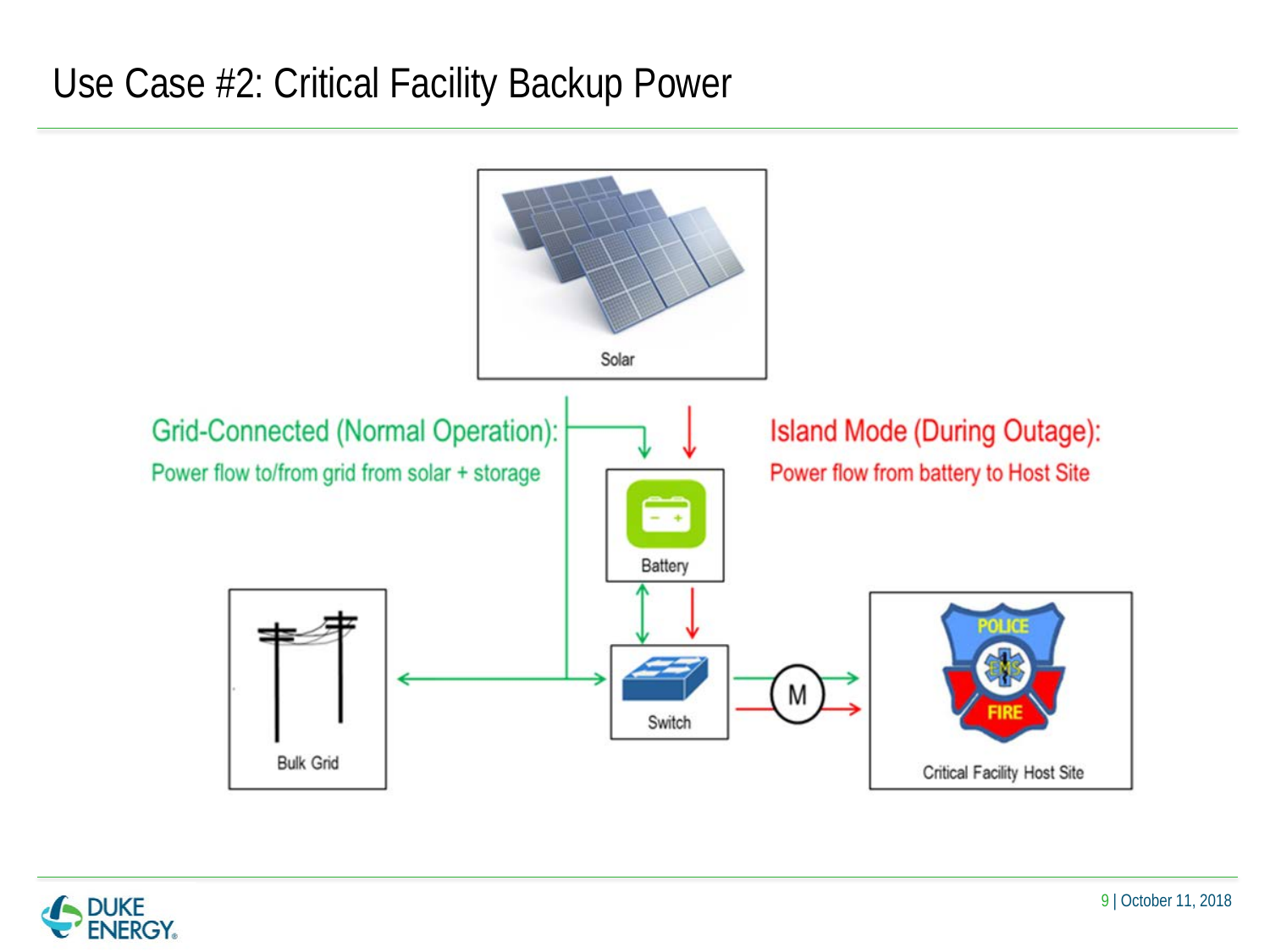#### **Adding storage to solar can offer many benefits:**

- **Intermittency** Batteries can offer fast-acting response to deal with fluctuations in solar output which can cause issues with frequency to our system
- **Ramp Rate**  As solar production drops off towards the end of the day, fast ramping resources are needed to meet system load
- **Energy Shifting**  Energy storage can be used to shift energy production from intermittent resources such as solar to peak times (preventing future solar curtailment)
- **Increase PV Capacity**  Energy storage can be used to capture solar PV energy that is clipped by inverters due to local interconnection limits. This allows utilities to increase the amount of solar PV that would otherwise be sent to the grid.

![](_page_9_Figure_6.jpeg)

![](_page_9_Picture_7.jpeg)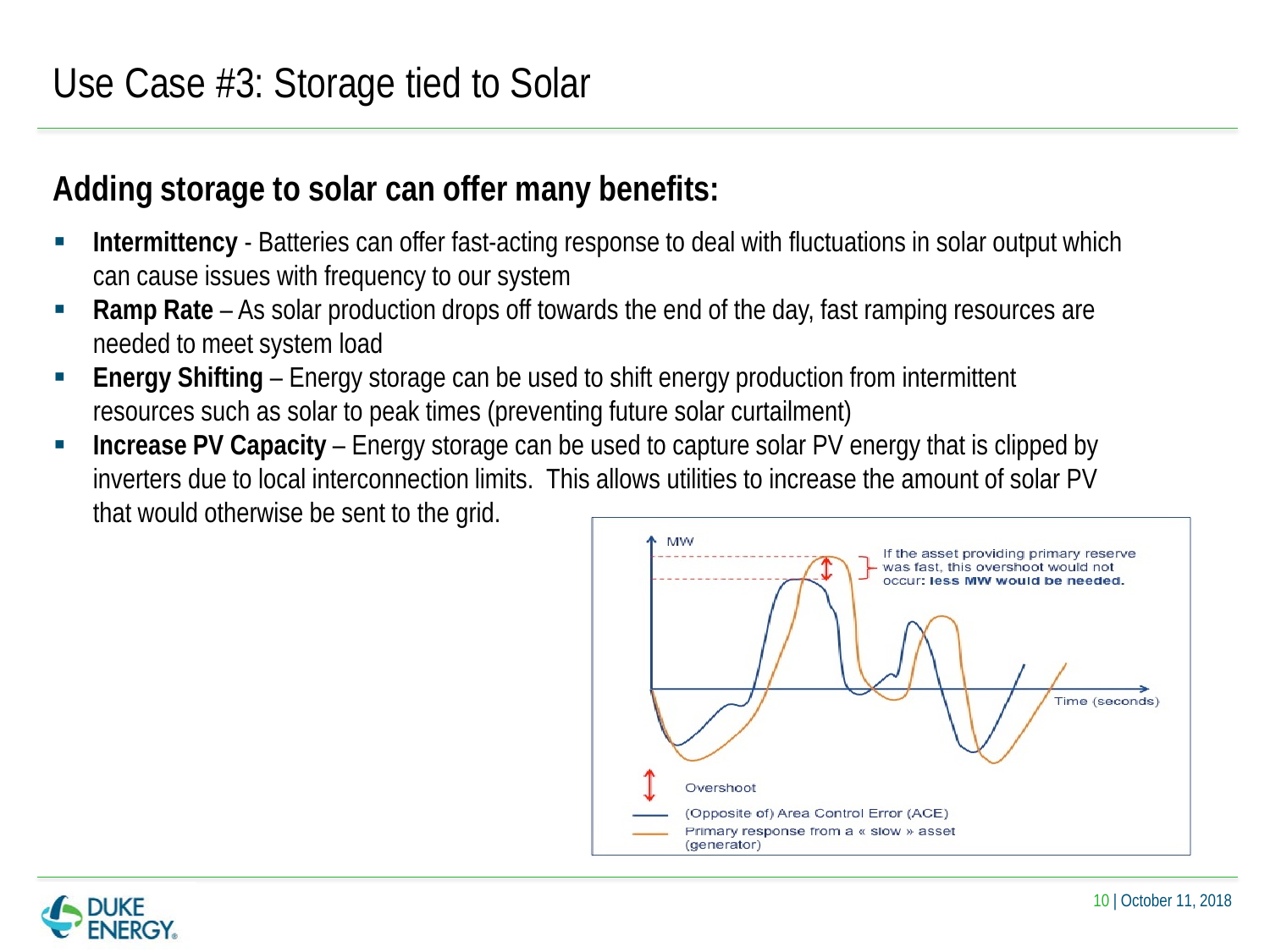## Energy Storage Summary

- Energy Storage is fast reaching the tipping point for adoption
- As battery costs continue to decrease, valuable use cases will increase
- Business cases will be developed with stacked benefits across T, D and G
	- Continued focus around strengthening our planning tools and processes will ensure storage values are capture appropriately across T, D and G
- Duke Energy is preparing, as the FL grid operator, to use energy storage in many functions to maximize value to FL customers

![](_page_10_Picture_6.jpeg)